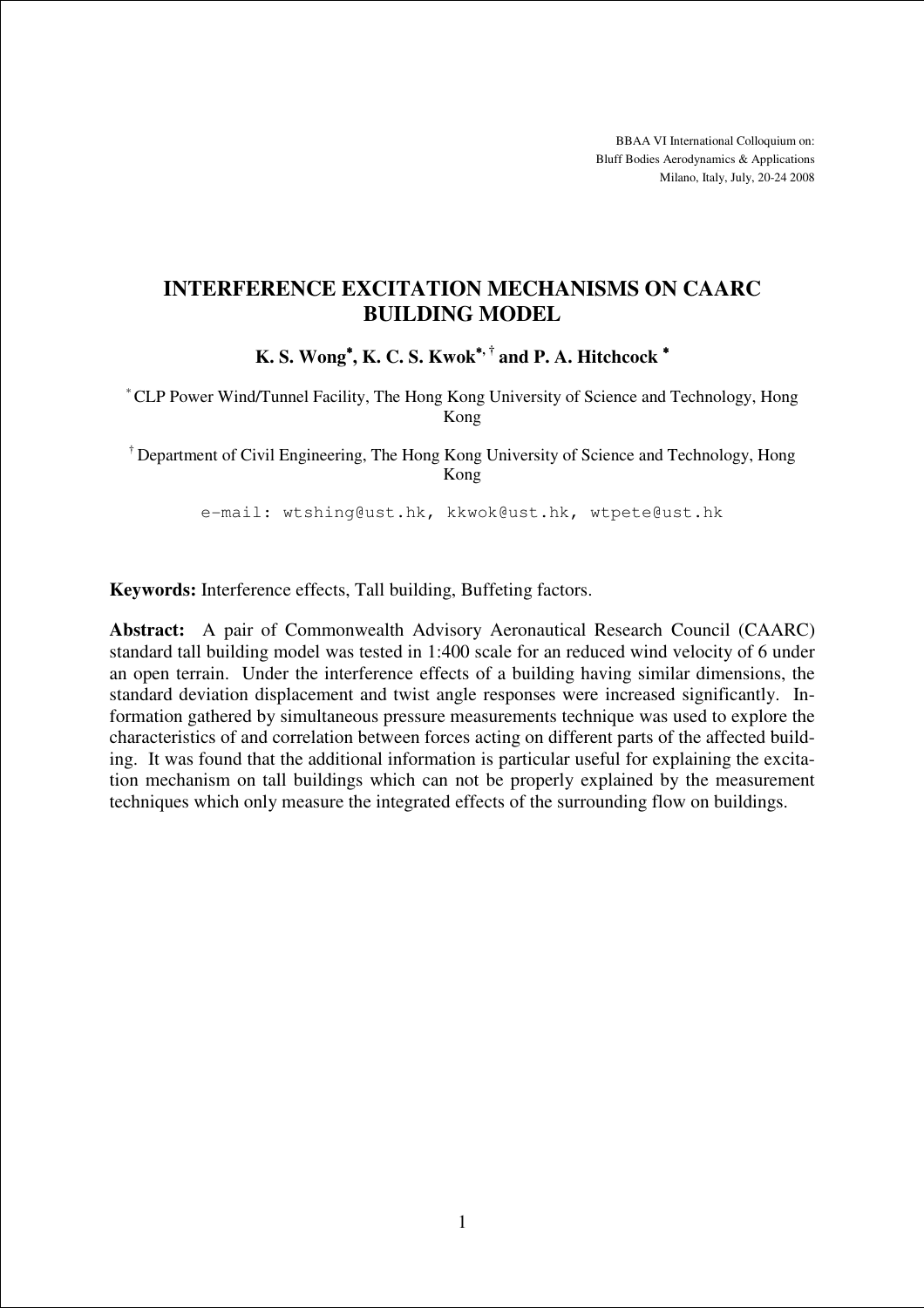#### **1 INTRODUCTION**

Wind effects on tall buildings have been investigated in many studies since the 1960s. Most of those studies have applied appropriate measurement techniques, with many of the earlier studies using aeroelastic models and more recently the high frequency force balance (HFFB) technique, which measures the overall wind loads acting on a tall building model, to explore the wind-induced excitation mechanisms. Similar approaches were also adopted to explore the excitation mechanisms due to interference effects on tall buildings since 1970s. However, the HFFB technique may not provide adequate information to fully explore the relevant excitation mechanisms. This research aims to investigate interference excitation mechanisms by analyzing the forces acting on a particular part of the affected building.

In this research program, the HFFB technique was adopted for a series of wind tunnel tests to investigate the integrated interference effects on a principal building. Simultaneous pressure measurement tests were also conducted to gather pressure data to explore the characteristics of and correlation between forces acting on different parts of the affected building.

#### **2 EXPERIMENTAL SETUP**

The experiments were conducted in the 3 m x 2 m high-speed test section of the boundary layer wind tunnel of the CLP Power Wind Wave Tunnel Facility at The Hong Kong University of Science and Technology. A pair of CAARC standard tall building models were tested in 1:400 scale and used for both the principal and interfering buildings. The approaching wind was modelled as a terrain category 2 defined in AS/NZS1170.2:2002 in 1:400 scale. Wind-induced responses were determined for a reduced wind velocity,  $U_r = \overline{U(H)} / n_1 b$ , of 6, in which  $U(H)$  is the mean wind velocity at the top of the building,  $n_1$  is the natural frequency of the fundamental translational mode of the prototype, and b is the breadth of the prototype. The incident wind was normal to the breadth of the principal and interfering building as shown in Fig. (1).



Figure 1: Approaching wind direction with respect to building faces.

By using HFFB technique, the aerodynamic modal forces were estimated from the overturning and torsional moment measured at the base of the building model. Those modal forces were then used to predict the wind-induced responses of the principal building.

Electronic differential pressure transducers were used to measure surface pressure fluctuations on the pressure-tapped building model. 216 pressure taps in total were installed in the pressure-tapped model to achieve a high pressure tap density. The measured fluctuating local pressure time histories were integrated to determine the aerodynamic modal forces acting on the principal building. The modal force characteristics were explored by investigating the force spectra and phase spectra of modal force acting on each building faces.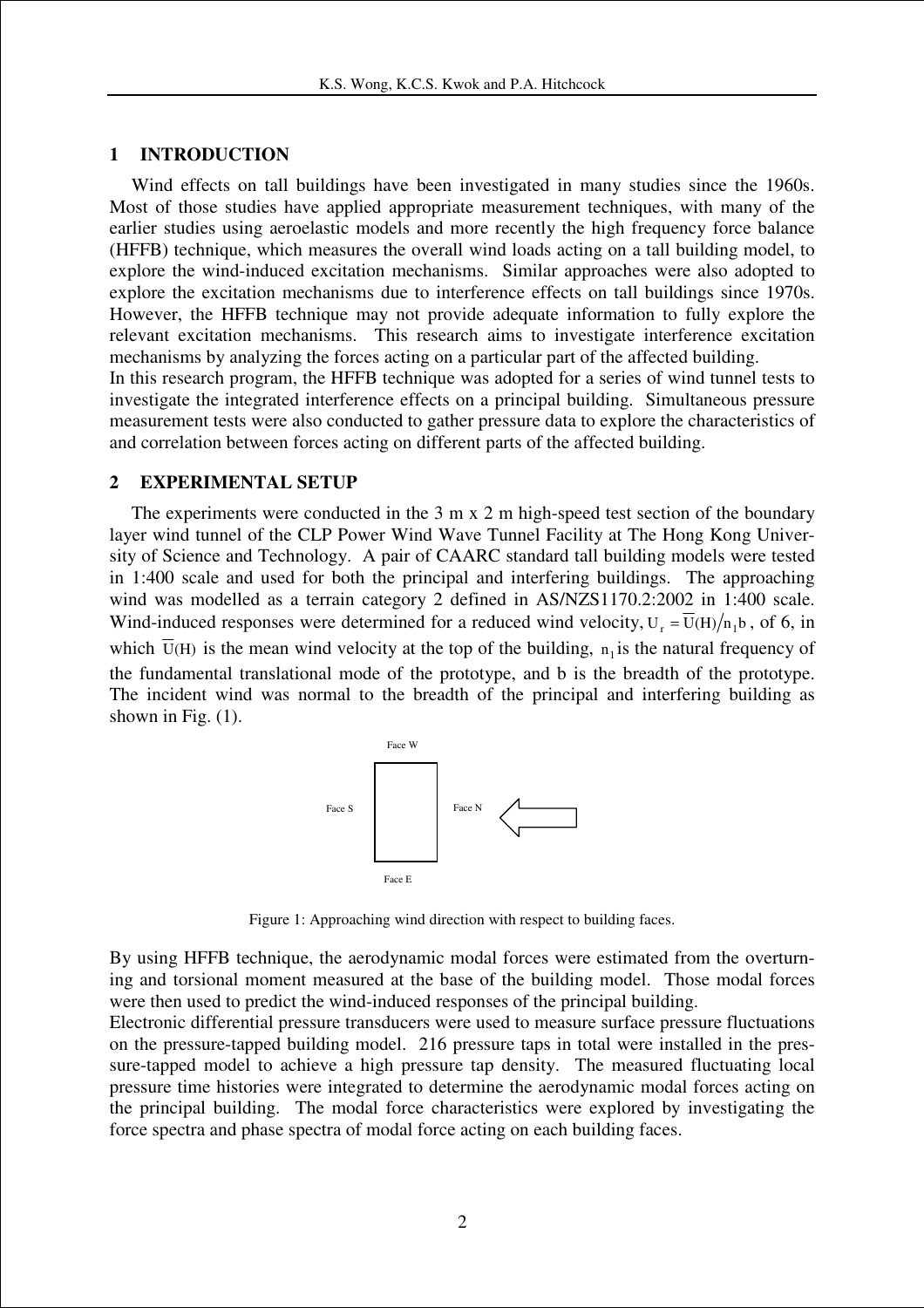#### **3 EXPERIMENTAL RESULTS AND DISCUSSION**

While the force spectra obtained from the HFFB tests, which were used to predict the responses of building, demonstrate the integrated effects of the surrounding flow on the building,



Figure 2: Normalized crosswind force spectra of individual faces and phase angle spectrum of the principal building with and without interfering building at (3d, 0b) obtained from pressure measurement

the force spectra obtained from the pressure test provide information on the frequency composition of forces acting on particular faces of building. Wong [1] showed that the force spectra obtained by both techniques are consistent with each other.

The phase angle spectra, which are particularly useful in determining the influence of the interfering building on the correlation between forces acting on each of the faces of the principal building, were also determined. When the phase angle between forces is close to 0, the forces are in-phase. These forces are combined effectively. When the phase angle between the forces is close to  $\pm \pi$ , the forces are out-of-phase. These forces are counteracting forces. The information from phase angle spectra helps to explain the different energy distributions between the total force spectra and the spectra of force acting on individual faces.

The measured buffeting factors (BF) contours [2] were presented in Wong [1]. Critical locations were identified for standard deviation crosswind displacement response and twist angle response when the interfering building was placed at  $(X, Y) = (3d, 0b)$  and  $(2d, 0b)$ , respectively.

#### **3.1 Standard deviation crosswind displacement responses, (X, Y) = (3d, 0b), BF = 1.42**

The excitation energies at a reduced frequency of about 0.1 were reduced significantly and the excitation energies in the high reduced frequency range were enhanced, as shown in the total crosswind force spectra presented in Fig. (2). The excitation energies in the low reduced frequency range were also enhanced. These enhancements were unexpected as the principal building was submerged in the highly turbulent wake region behind the interfering building. The crosswind forces spectra of side faces show that the excitation energies in the low re-

duced frequency range were reduced, which is different from the total crosswind force spectrum, as expected. This is attributed to the redistribution of the crosswind excitation energies from the low to high frequency range. The enhancements of the low frequency excitation energies in the total crosswind wind force spectrum are attributed to the combining effect in this frequency range as shown in the phase angle spectrum presented in Fig. (2).